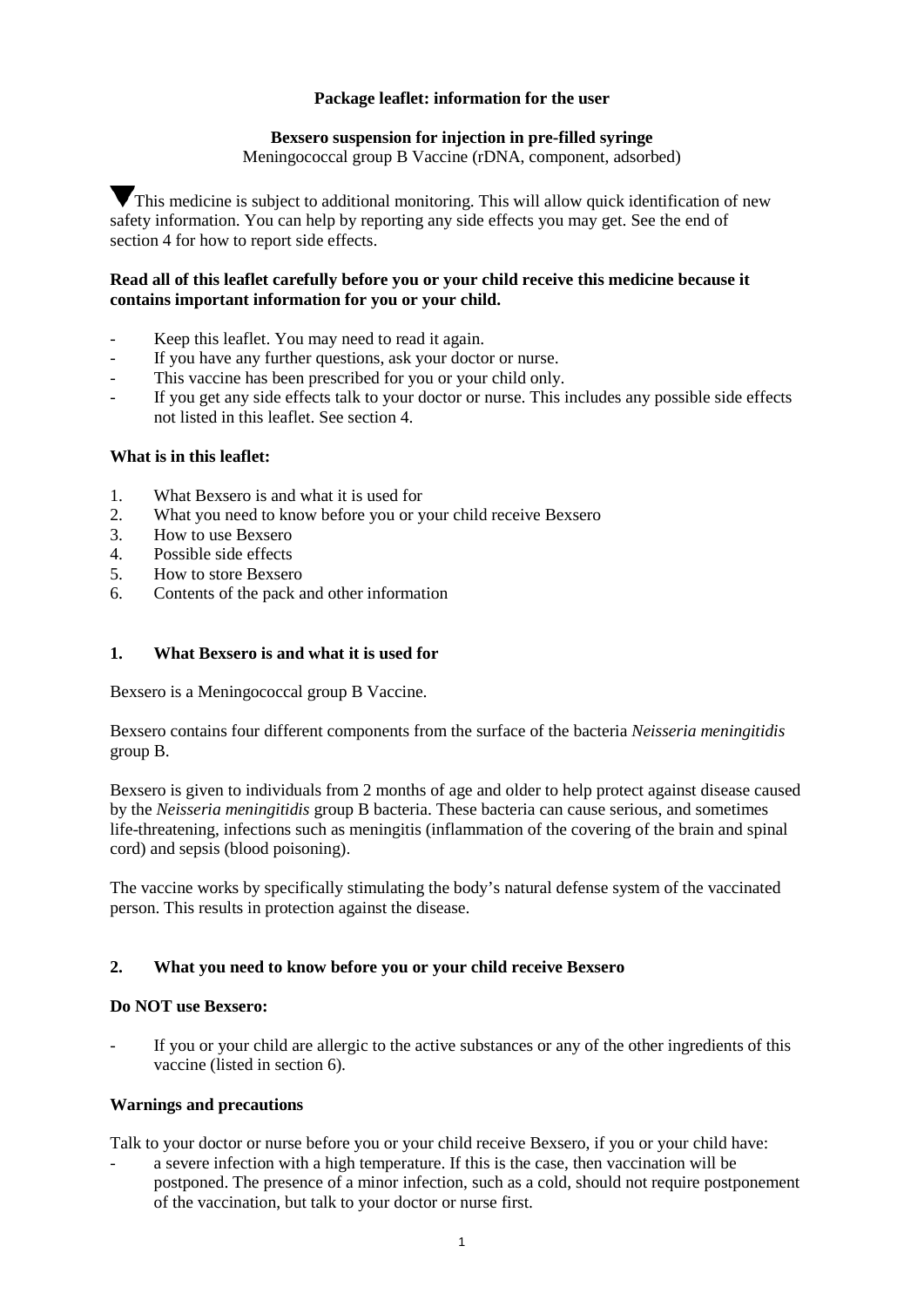- haemophilia or any other problem that may stop your blood from clotting properly, such as treatment with blood thinners (anticoagulants). Talk to your doctor or nurse first.
- an allergy to the antibiotic kanamycin. If present, the kanamycin level in the vaccine is low. If you or your child may have allergy to kanamycin, talk to your doctor or nurse first.

Fainting, feeling faint or other stress-related reactions can occur as a response to any needle injection. Tell your doctor or nurse if you have experienced this kind of reaction previously.

Tell your doctor or nurse if you know that you or your child is allergic to latex. The tip cap of the syringe may contain natural rubber latex. The risk for developing an allergic reaction is very small, but your doctor or nurse needs to be aware of your allergy when deciding if you or your child should receive Bexsero.

There are no data on the use of Bexsero in adults above 50 years of age or in patients with chronic medical conditions or with weakened immunity. If you or your child have weakened immunity (for example, due to the use of immunosuppressive medications, or HIV infection, or hereditary defects of the body's natural defence system), it is possible that the effectiveness of Bexsero is reduced.

As with any vaccine, Bexsero may not fully protect all of those who are vaccinated.

## **Other medicines and Bexsero**

Tell your doctor or nurse if you or your child are taking, have recently taken, or might take any other medicines, or have recently received any other vaccine.

Bexsero can be given at the same time as any of the following vaccine components: diphtheria, tetanus, whooping cough (pertussis), *Haemophilus influenzae* type b, polio, hepatitis B, pneumococcus, measles, mumps, rubella, and chickenpox. Talk to your doctor or nurse for further information.

When given at the same time with other vaccines Bexsero must be given at separate injection sites.

Your doctor or nurse may ask you to give your child medicines that lower fever at the time and after Bexsero has been given. This will help to reduce some of the side effects of Bexsero.

## **Pregnancy and breast-feeding**

If you are pregnant or breast-feeding, think you may be pregnant or are planning to have a baby, ask your doctor for advice before Bexsero is given. Your doctor may still recommend that you receive Bexsero if you are at risk of exposure to meningococcal infection.

## **Driving and using machines**

Bexsero has no or negligible influence on the ability to drive and use machines. However, some of the effects mentioned under section 4 "Possible side effects" may temporarily affect the ability to drive or use machines.

## **Bexsero contains sodium chloride**

This medicinal product contains less than 1 mmol sodium (23 mg) per dose, i.e. essentially 'sodium-free'.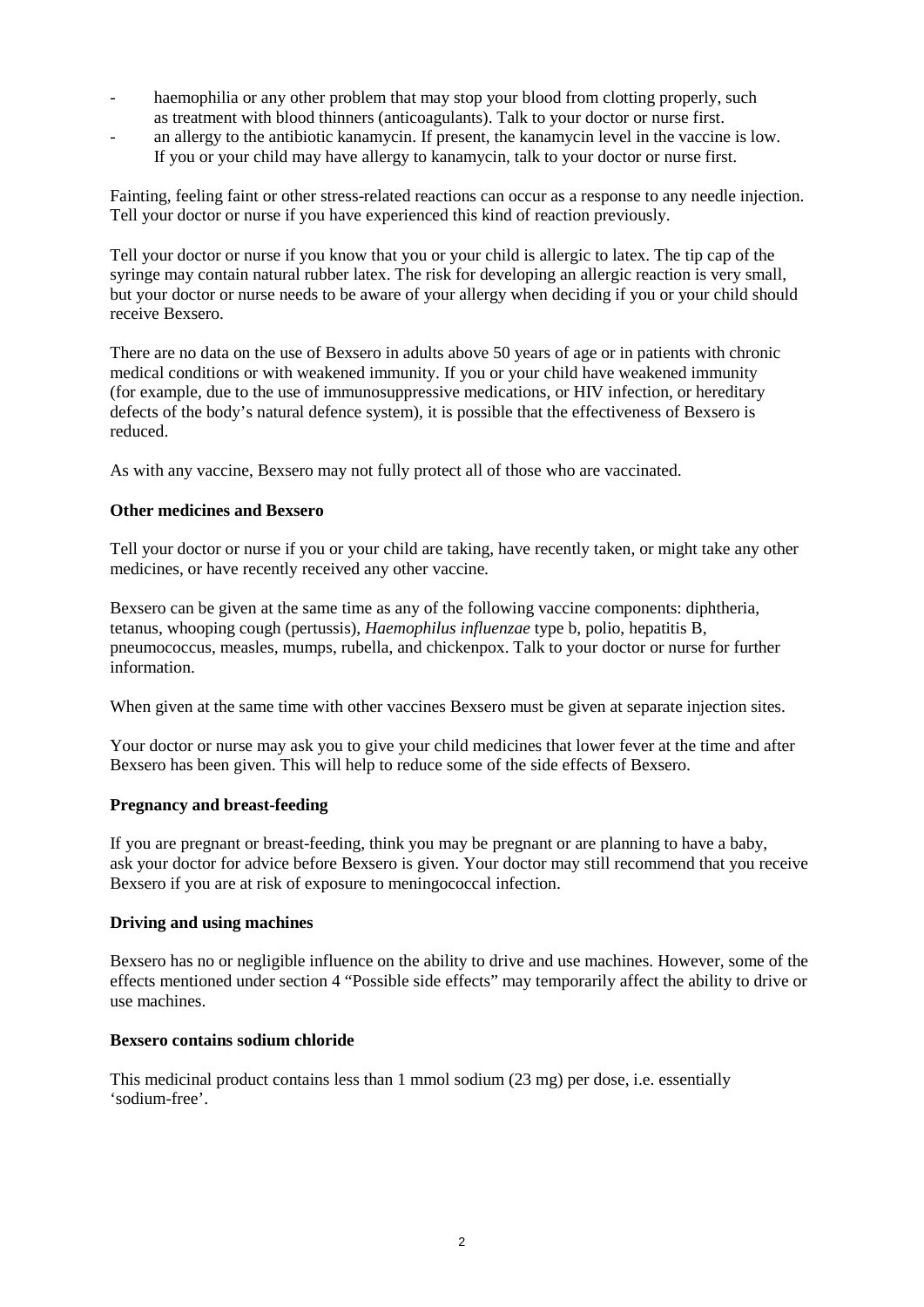## **3. How to use Bexsero**

Bexsero (0.5 ml) will be given to you or your child by a doctor or nurse. It will be injected into a muscle, usually the thigh for infants or the upper arm for children, adolescents and adults.

It is important to follow the instructions from the doctor or nurse so that you or your child completes the course of injections.

## **Infants 2 months to 5 months of age**

Your child should receive an initial course of three injections of the vaccine followed by a fourth injection (booster).

- The first injection should be given at 2 months of age.
- The interval between each injection should be at least 1 month.
- A fourth injection (booster) will be given between 12 months and 15 months of age. In case of delay, the booster should not be given later than 24 months.

## **Infants 6 months to 11 months of age**

Unvaccinated infants 6 months to 11 months of age should receive two injections followed by a third injection (booster).

- The interval between the injections should be at least 2 months.
- A third injection (booster) will be given in the second year of life after an interval of at least 2 months from the second injection.

## **Children 12 months to 23 months of age**

Children 12 months to 23 months of age should receive two injections followed by a third injection (booster).

- The interval between each injection should be at least 2 months
- A third injection (booster) will be given after an interval of 12 to 23 months from the second injection.

## **Children 2 years to 10 years of age**

Children 2 years to 10 years of age should receive two injections.

The interval between each injection should be at least 2 months.

## **Adolescents (from 11 years of age) and adults**

Adolescents (from 11 years of age) and adults should receive two injections.

The interval between each injection should be at least 1 month.

## **Adults above 50 years of age**

There are no data in adults above 50 years of age. Ask your doctor for advice whether it is beneficial for you to receive Bexsero.

If you have any further questions on Bexsero, ask your doctor or nurse.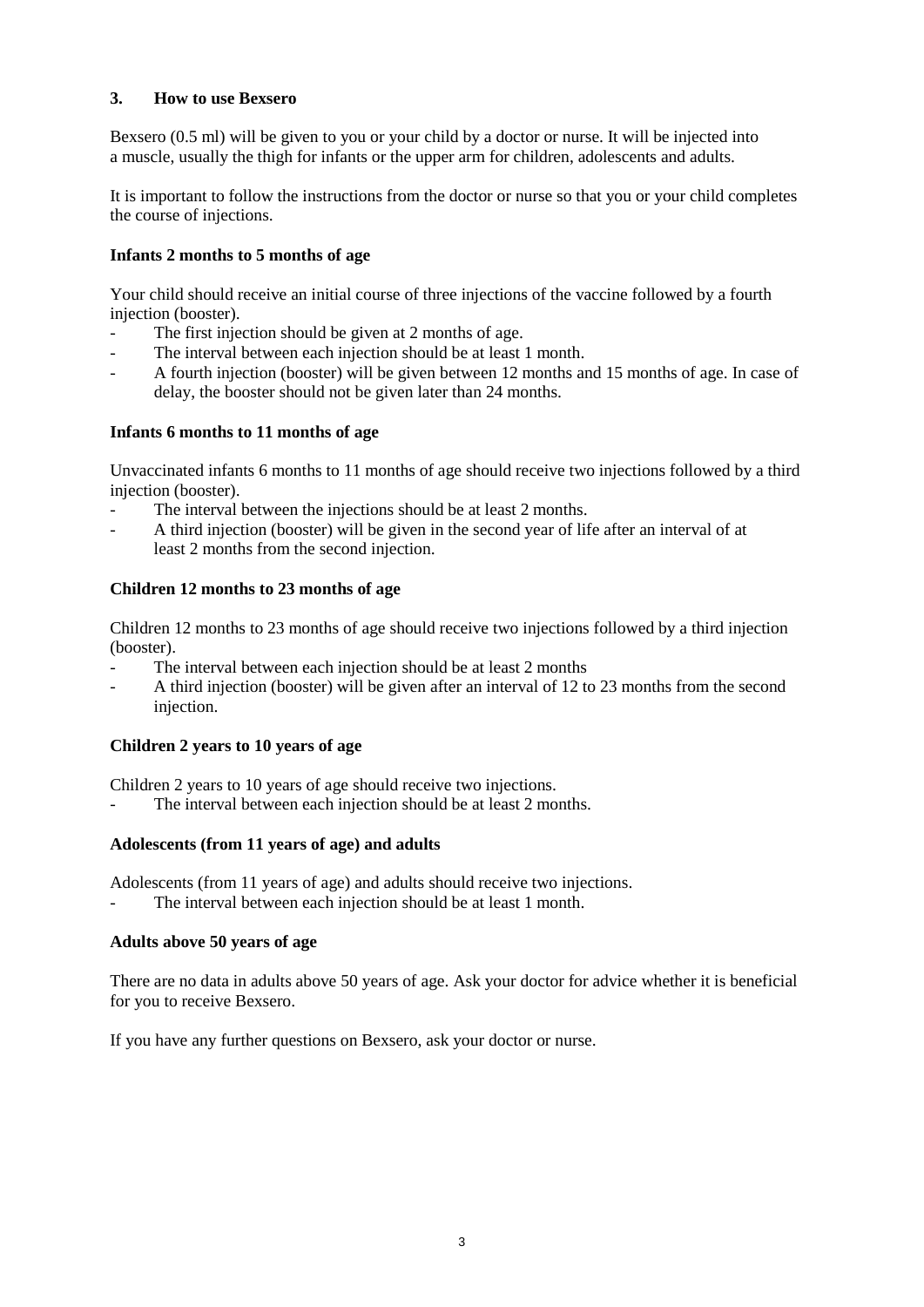## **4. Possible side effects**

Like all vaccines, this vaccine can cause side effects, although not everybody gets them.

When Bexsero is given to you or your child, the very common side effects (may affect more than 1 in 10 people) that you or your child may get (reported in all age groups) are:

- pain/tenderness at the injection site, redness of the skin at the injection site, swelling of the skin at the injection site, hardness of the skin at the injection site.

The following side effects may also occur after receiving this vaccine.

## **Infants and children (up to 10 years of age)**

**Very common** (these may affect more than 1 in 10 people)

- fever  $(\geq 38^{\circ}C)$
- loss of appetite
- tenderness or discomfort at the injection site (including severe injection site tenderness resulting in crying when injected limb is moved)
- painful joints
- skin rash (children aged 12 to 23 months) (uncommon after booster)
- sleepiness
- feeling irritable
- unusual crying
- vomiting
- diarrhea
- headache

**Common** (these may affect up to 1 in 10 people)

skin rash (infants and children 2 to 10 years of age)

**Uncommon** (these may affect up to 1 in 100 people)

- high fever  $(\geq 40^{\circ}C)$
- seizures (including febrile seizures)
- vomiting (after booster)
- dry skin
- paleness (rare after booster)

**Rare** (these may affect up to 1 in 1,000 people)

- Kawasaki disease which may include symptoms such as fever that lasts for more than five days, associated with a skin rash on the trunk of the body, and sometimes followed by a peeling of the skin on the hands and fingers, swollen glands in the neck, red eyes, lips, throat and tongue
- Itchy rash, skin rash

## **Adolescents (from 11 years of age) and adults**

**Very common** (these may affect more than 1 in 10 people)

- pain at the injection site resulting in inability to perform normal daily activity
- painful muscles and joints
- nausea
- generally feeling unwell
- headache

Side effects that have been reported during marketed use include:

Allergic reactions that may include severe swelling of the lips, mouth, throat (which may cause difficulty in swallowing), difficulty breathing with wheezing or coughing, rash, loss of consciousness and very low blood pressure.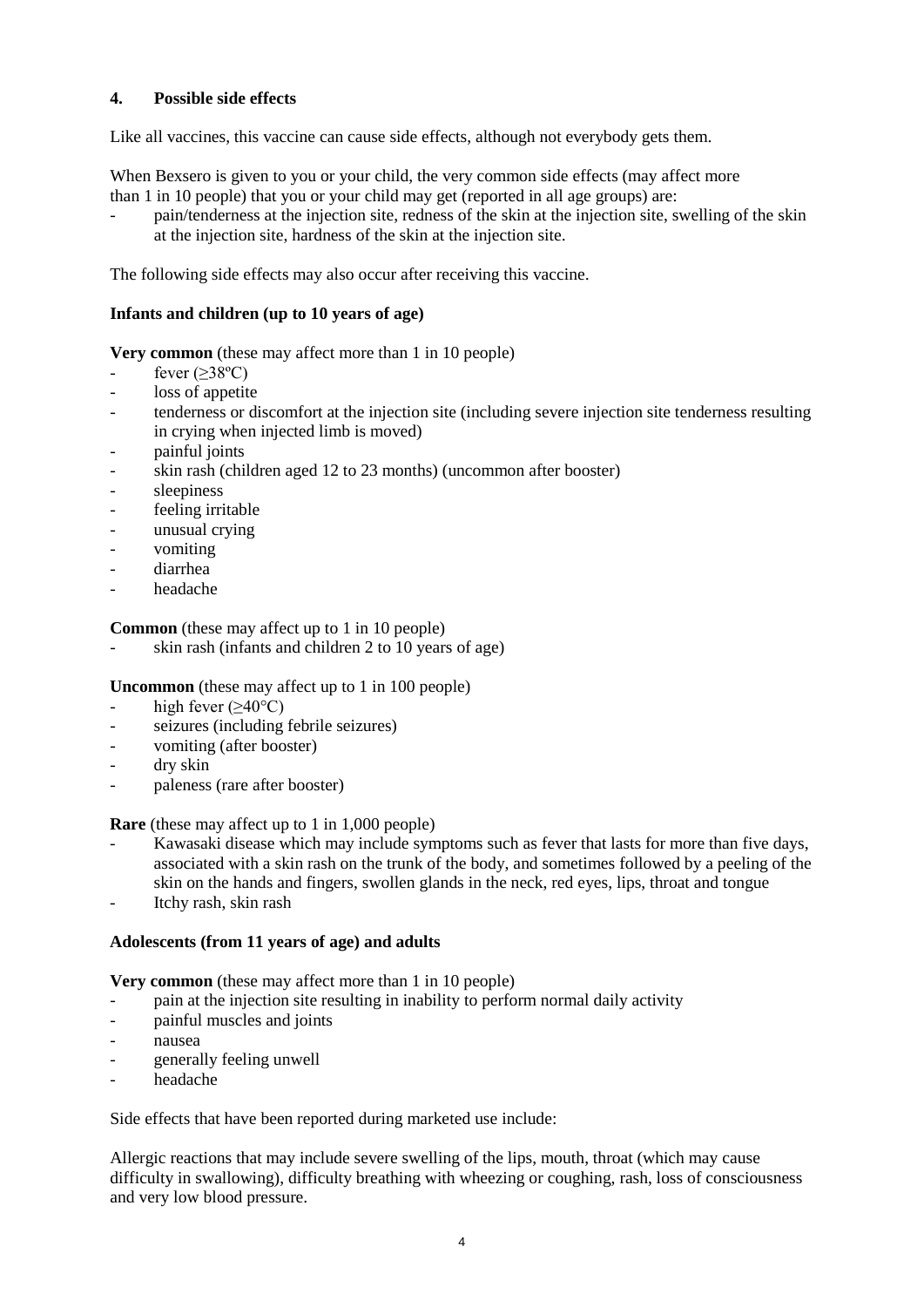Feeling faint or fainting. Blisters at or around the injection site.

## **Reporting of side effects**

If you get any side effects, talk to your doctor, pharmacist or nurse. This includes any possible side effects not listed in this leaflet. You can also report side effects directly via the Medicines and Healthcare products Regulatory Agency (MHRA) at [www.mhra.gov.uk/yellowcard.](http://www.mhra.gov.uk/yellowcard) By reporting side effects you can help provide more information on the safety of this medicine.

## **5. How to store Bexsero**

Keep this vaccine out of the sight and reach of children.

Do not use this vaccine after the expiry date which is stated on the carton after EXP. The expiry date refers to the last day of that month.

Store in a refrigerator  $(2^{\circ}C - 8^{\circ}C)$ . Do not freeze. Store in the original package in order to protect from light.

Do not throw away any medicines via wastewater or household waste. Ask your doctor or nurse how to throw away medicines you no longer use. These measures will help protect the environment.

## **6. Contents of the pack and other information**

## **What Bexsero contains**

One dose (0.5 ml) contains:

Active substances:

| Recombinant Neisseria meningitidis group B NHBA fusion protein <sup>1, 2, 3</sup>  | 50 micrograms |
|------------------------------------------------------------------------------------|---------------|
| Recombinant <i>Neisseria meningitidis</i> group B NadA protein $^{1, 2, 3}$        | 50 micrograms |
| Recombinant <i>Neisseria meningitidis</i> group B fHbp fusion protein $1, 2, 3$    | 50 micrograms |
| Outer membrane vesicles (OMV) from <i>Neisseria meningitidis</i> group B strain    | 25 micrograms |
| NZ98/254 measured as amount of total protein containing the PorA P1.4 <sup>2</sup> |               |

- $\frac{1}{2}$  produced in *E. coli* cells by recombinant DNA technology
- <sup>2</sup> adsorbed on aluminium hydroxide  $(0.5 \text{ mg } Al^{3+})$
- ³ NHBA (Neisseria Heparin Binding Antigen), NadA (Neisserial adhesin A), fHbp (factor H binding protein)

Other ingredients:

Sodium chloride, histidine, sucrose and water for injections (see section 2 for further information on sodium and latex).

## **What Bexsero looks like and contents of the pack**

Bexsero is a suspension for injection in pre-filled syringe (Type I glass) with a plunger stopper (Type I bromobutyl rubber) and with a protective tip cap (Type I or Type II rubber) with or without needles.

Pack sizes of 1 or 10 syringes. The suspension is white opalescent liquid.

Not all pack sizes may be marketed.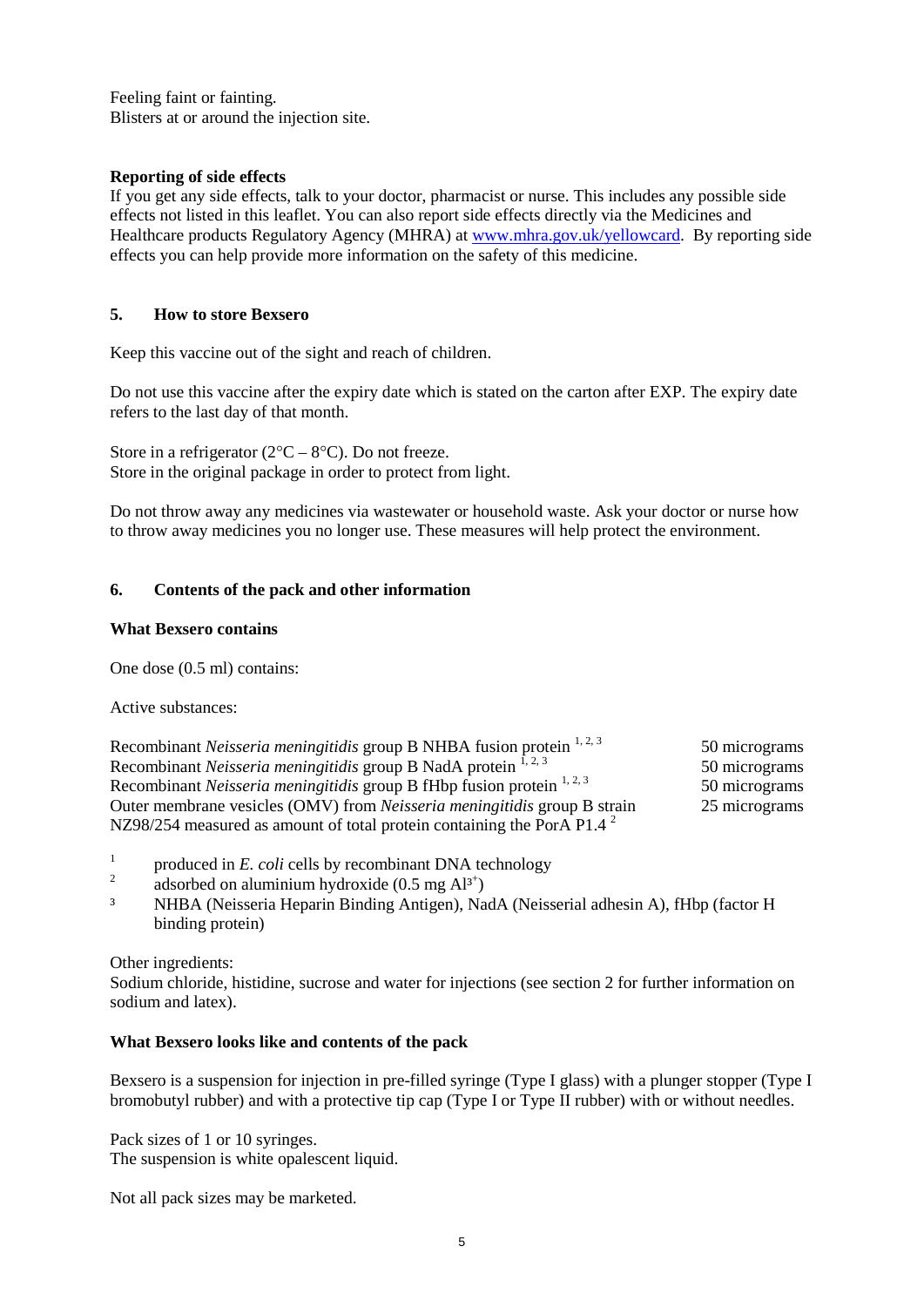## **Marketing Authorisation Holder:**

Novartis Vaccines and Diagnostics S.r.l. Via Fiorentina 1 53100 Siena Italy.

## **Manufacturer:**

Novartis Vaccines and Diagnostics S.r.l. Bellaria-Rosia 53018 Sovicille (Siena) Italy.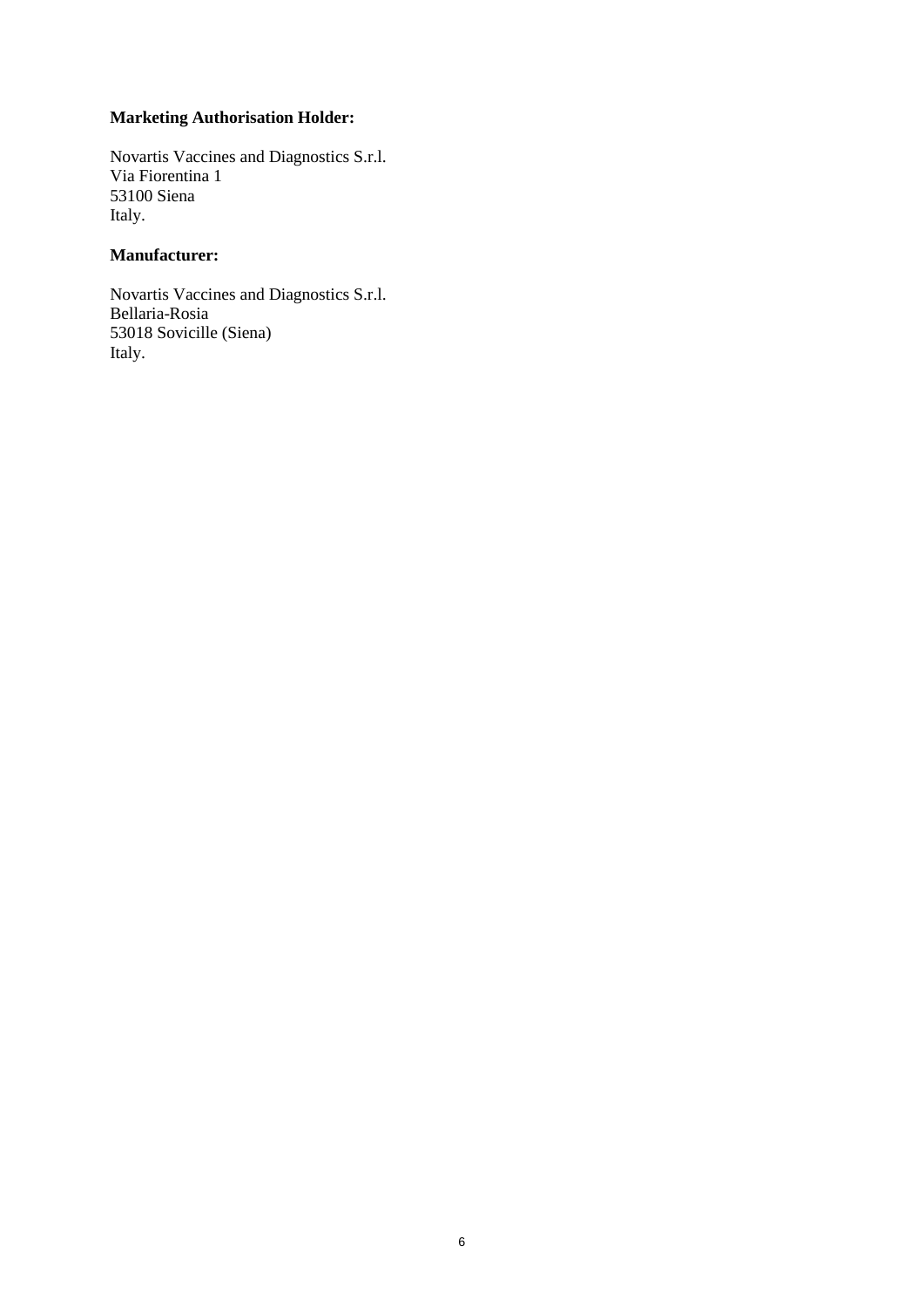For any information about this medicine, please contact the local representative of the Marketing Authorisation Holder:

#### **België/Belgique/Belgien**

Novartis Vaccines and Diagnostics S.r.l. Tél/Tel: +39 0577 243638 Italië/Italie/Italien

#### **България**

Novartis Vaccines and Diagnostics S.r.l. Teл.: +39 0577 243638 Италия

## **Česká republika**

Novartis s.r.o. Vaccines & Diagnostics Gemini B Na Pankráci 1724/129 140 00 Prague 4 Czech Republic +420 225 775 111

#### **Danmark**

Novartis Vaccines and Diagnostics S.r.l. Tlf: +39 0577 243638 Italien

**Deutschland** Novartis Vaccines Vertriebs GmbH Rudolf-Diesel-Ring 27 D-83607 Holzkirchen

# Tel: + 49 (8024) 646 5777

## **Eesti**

Novartis Vaccines and Diagnostics S.r.l. Tel: +39 0577 243638 Itaalia

## **Ελλάδα**

Novartis (Hellas) A.E.B.E. Τηλ: +30 210 281 17 12

## **España**

Novartis Vaccines and Diagnostics, S.L. Gran Via de les Corts Catalanes 764 08013 Barcelona tel: +34 93.306.42.00

#### **Lietuva**

Novartis Vaccines and Diagnostics S.r.l. Tel: +39 0577 243638 Italija

#### **Luxembourg/Luxemburg**

Novartis Vaccines and Diagnostics S.r.l. Tél/Tel: +39 0577 243638 Italie/Italien

#### **Magyarország**

Novartis Hungária Kft. Vakcina Divízió Bartók Béla út 43-47. H-1114 Budapest Tel.: + 36 1279 1744

## **Malta**

Novartis Vaccines and Diagnostics S.r.l. Tel: +39 0577 243638 L-Italja

## **Nederland**

Novartis Vaccines and Diagnostics S.r.l. Tel: +39 0577 243638 Italië

## **Norge**

Novartis Vaccines and Diagnostics S.r.l. Tlf: +39 0577 243638 Italia

## **Österreich**

Novartis Pharma GmbH Tel: +43 1 86 6570

## **Polska**

Novartis Poland Sp. z. o. o. Marynarska 15 02-674 Warszawa Polska Tel: +48 22 3754888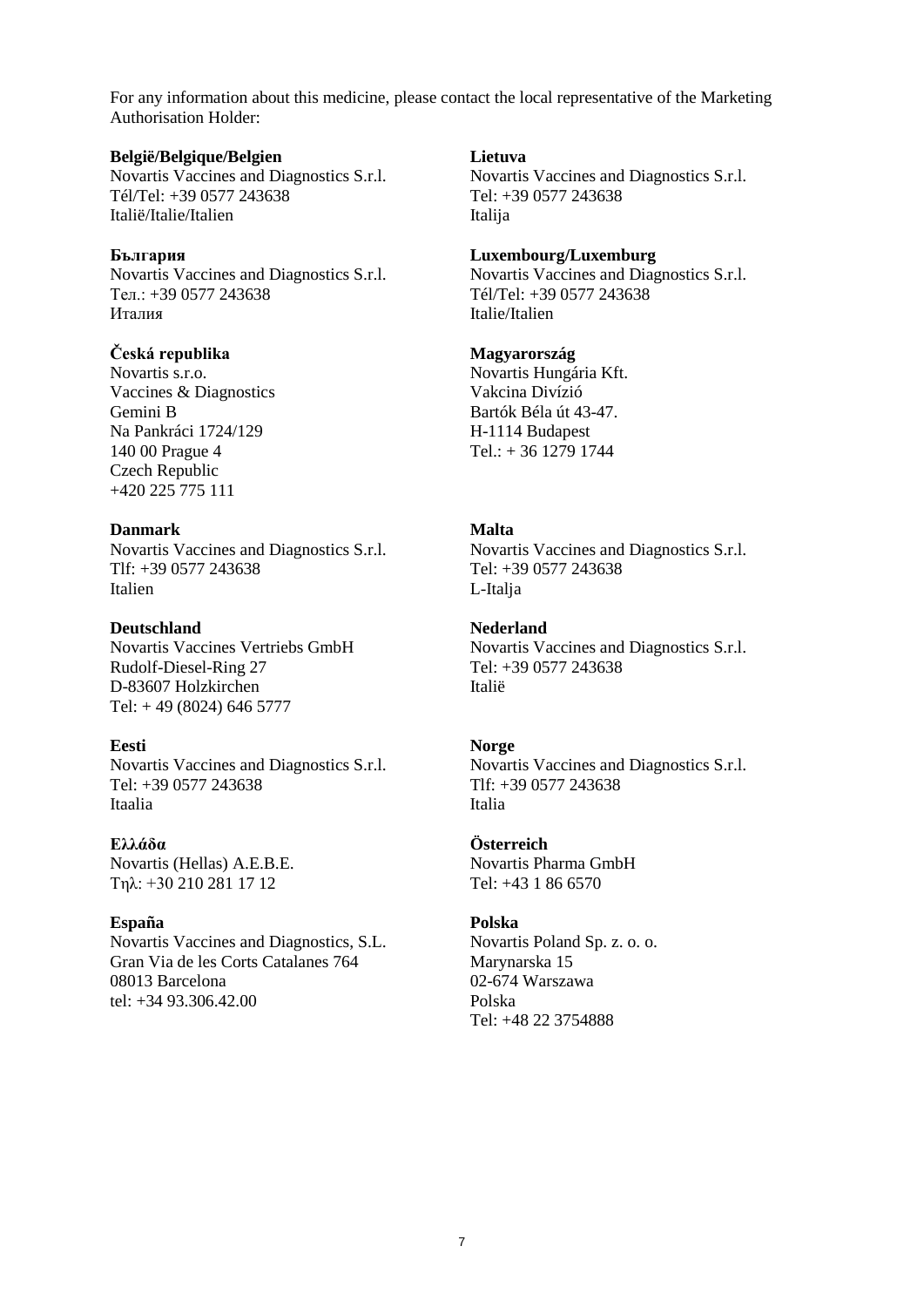**France** Novartis Vaccines and Diagnostics SAS 10 rue Chevreul 92 150 Suresnes France tél: 00 33 1 55 49 00 30

## **Hrvatska**

Novartis Vaccines and Diagnostics S.r.l. Tel: +39 0577 243638 Italija

#### **Ireland**

Novartis Vaccines and Diagnostics S.r.l. Tel: +39 0577 243638 Italy

## **Ísland**

Novartis Vaccines and Diagnostics S.r.l. Sími: +39 0577 243638 Ítalía

## **Italia**

Novartis Vaccines and Diagnostics s.r.l. Via Fiorentina 1 53100 Siena Tel: 800867121

**Κύπρος** Novartis Vaccines and Diagnostics S.r.l. Τηλ: +39 0577 243638 Ιταλία

**Latvija** Novartis Vaccines and Diagnostics S.r.l. Tel: +39 0577 243638 Itālija

**Portugal** Novartis Farma - Produtos Farmacêuticos, S.A. Tel: +351 21 000 8600

## **România**

Novartis Vaccines and Diagnostics S.r.l. Tel: +39 0577 243638 Italia

#### **Slovenija**

Novartis Vaccines and Diagnostics S.r.l. Tel: +39 0577 243638 Italija

## **Slovenská republika**

Novartis Slovakia s.r.o. Galvaniho 15/A 821 08 Bratislava Slovenská republika Tel: + 421 2 5070 6111

## **Suomi/Finland**

Novartis Vaccines and Diagnostics S.r.l. Puh/Tel: +39 0577 243638 Italia/Italien

## **Sverige**

Novartis Vaccines and Diagnostics S.r.l. Tel: +39 0577 243638 Italien

## **United Kingdom**

Novartis Vaccines and Diagnostics Limited Gaskill Road Speke Liverpool L24 9GR Tel: +44(0) 845 745 1500

## **This leaflet was last revised in 06/2015**

Detailed information on this medicine is available on the European Medicines Agency web site: <http://www.ema.europa.eu/>

-------------------------------------------------------------------------------------------------------------

## **The following information is intended for healthcare professionals only:**

Upon storage a fine off-white deposit may be observed in the pre-filled syringe containing the suspension.

Before use, the pre-filled syringe should be well shaken in order to form a homogeneous suspension.

The vaccine should be visually inspected for particulate matter and discoloration prior to administration. In the event of any foreign particulate matter and/or variation of physical aspect being